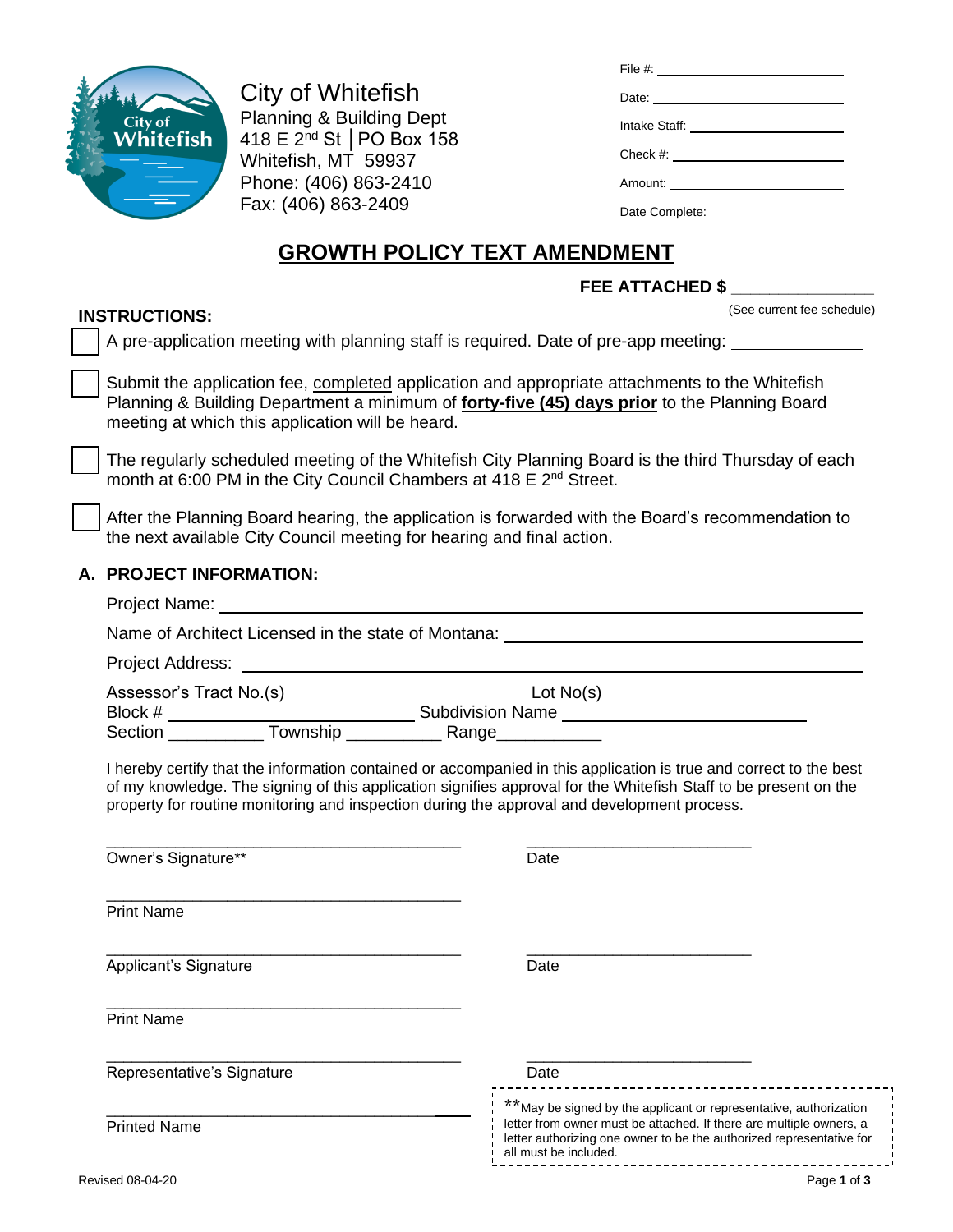#### **B. APPLICATION CONTENTS: Attached ALL ITEMS MUST BE INCLUDED - INCOMPLETE APPLICATIONS WILL NOT BE ACCEPTED**

❑ One (1) printed copy and one (1) electronic copy of application and supplemental materials.

Written description how the project meets the criteria in Section E

Map showing the location and boundaries of the property, if applicable

Reduced site plan not to exceed 11" x 17"

❑ Where new buildings or additions are proposed, building sketches and elevations shall be submitted.

Any other additional information requested during the pre-application process

When all application materials are submitted to the Planning & Building Department, the application will be scheduled for public hearing before the Planning Board and City Council.

## **C. OWNER/APPLICANT INFORMATION**

#### **OWNER(S) OF RECORD:**

|                                                                                                                                                                                                                                | Phone: _______________________ |
|--------------------------------------------------------------------------------------------------------------------------------------------------------------------------------------------------------------------------------|--------------------------------|
|                                                                                                                                                                                                                                |                                |
| City, State, Zip: 2008. Experience of the State of Table 2014. The State of Table 2014. The State of Table 201                                                                                                                 |                                |
|                                                                                                                                                                                                                                |                                |
| APPLICANT (if different than above):                                                                                                                                                                                           |                                |
|                                                                                                                                                                                                                                | Phone: ____________________    |
|                                                                                                                                                                                                                                |                                |
| City, State, Zip: 2008. City, State, Zip: 2008. City, State, Zip: 2008. City, State, Zip: 2008. City, State, Zip: 2008. City, 2008. City, 2008. City, 2008. City, 2008. City, 2008. City, 2008. City, 2008. City, 2008. City,  |                                |
|                                                                                                                                                                                                                                |                                |
| <b>OTHER TECHNICAL/PROFESSIONAL:</b>                                                                                                                                                                                           |                                |
|                                                                                                                                                                                                                                | Phone: __________________      |
|                                                                                                                                                                                                                                |                                |
| City, State, Zip: 2008. City, State, 2008. 2009. 2010. 2010. 2010. 2010. 2010. 2010. 2010. 2010. 2010. 2010. 2010. 2010. 2010. 2010. 2010. 2010. 2010. 2010. 2010. 2010. 2010. 2010. 2010. 2010. 2010. 2010. 2010. 2010. 2010. |                                |
|                                                                                                                                                                                                                                |                                |

## **SUMMARY OF PROPOSED AMENDMENT:**